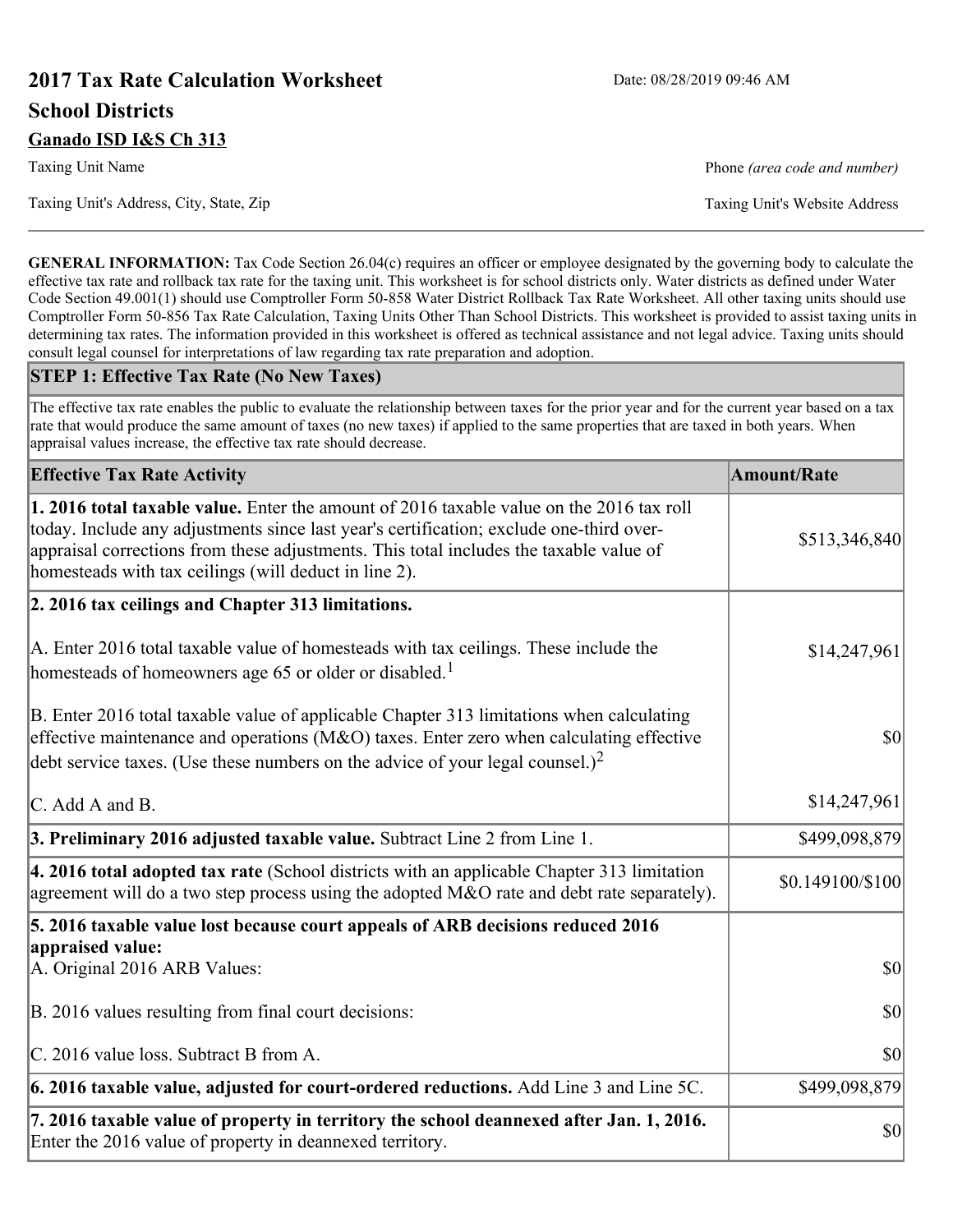| 8. 2016 taxable value lost because property first qualified for an exemption in 2017.<br>Note that lowering the amount or percentage of an existing exemption does not create a new<br>exemption or reduce taxable value. If the school district increased an original exemption, use<br>the difference between the original exempted amount and the increased exempted amount.<br>Do not include value lost due to freeport or goods-in-transit exemptions. |                                     |
|--------------------------------------------------------------------------------------------------------------------------------------------------------------------------------------------------------------------------------------------------------------------------------------------------------------------------------------------------------------------------------------------------------------------------------------------------------------|-------------------------------------|
| A. Absolute exemptions. Use 2016 market value:                                                                                                                                                                                                                                                                                                                                                                                                               | \$46,770                            |
| B. Partial exemptions. 2017 exemption amount or 2017 percentage exemption times 2016<br>value:                                                                                                                                                                                                                                                                                                                                                               | \$40,142                            |
| C. Value loss: Add A and B.                                                                                                                                                                                                                                                                                                                                                                                                                                  | \$86,912                            |
| 9. 2016 taxable value lost because property first qualified for agricultural appraisal (1-<br>d or 1-d-1), timber appraisal, recreational/scenic appraisal or public access airport<br>special appraisal in 2017. Use only properties that qualified in 2017 for the first time; do<br>not use properties that qualified in 2016.                                                                                                                            |                                     |
| A. 2016 market value:                                                                                                                                                                                                                                                                                                                                                                                                                                        | $ 10\rangle$                        |
| B. 2017 productivity or special appraised value:                                                                                                                                                                                                                                                                                                                                                                                                             | \$0                                 |
| C. Value loss. Subtract B from A.                                                                                                                                                                                                                                                                                                                                                                                                                            | $\vert \mathbf{S} \mathbf{O} \vert$ |
| <b>10. Total adjustments for lost value.</b> Add Lines 7, 8C and 9C.                                                                                                                                                                                                                                                                                                                                                                                         | \$86,912                            |
| 11. 2016 adjusted taxable value. Subtract Line 10 from Line 6.                                                                                                                                                                                                                                                                                                                                                                                               | \$499,011,967                       |
| <b>12. Adjusted 2016 taxes.</b> Multiply Line 4 by Line 11 and divide by \$100.                                                                                                                                                                                                                                                                                                                                                                              | \$744,026                           |
| [13. Taxes refunded for years preceding tax year 2016. Enter the amount of taxes refunded<br>by the district for tax years preceding tax year 2016. Types of refunds include court<br>decisions, corrections and payment errors. Do not include refunds for tax year 2016. This<br>line applies only to tax years preceding tax year 2016.                                                                                                                   | \$4,131                             |
| 14. Adjusted 2016 taxes with refunds. Add Lines 12 and 13.                                                                                                                                                                                                                                                                                                                                                                                                   | \$748,157                           |
| 15. Total 2017 taxable value on the 2017 certified appraisal roll today. This value<br>includes only certified values and includes the total taxable value of homesteads with tax<br>ceilings (will deduct in Line 17). These homesteads include homeowners age 65 or older or<br>disabled.                                                                                                                                                                  |                                     |
| A. Certified values only: <sup>3</sup>                                                                                                                                                                                                                                                                                                                                                                                                                       | \$508,111,097                       |
| <b>B. Pollution control and energy storage exemption:</b> Deduct the value of property<br>exempted for the current tax year for the first time as pollution control or energy storage<br>system property:                                                                                                                                                                                                                                                    | $\delta$ -0                         |
| <b>C. Total value.</b> Subtract B from A.                                                                                                                                                                                                                                                                                                                                                                                                                    | \$508,111,097                       |
|                                                                                                                                                                                                                                                                                                                                                                                                                                                              |                                     |
| 16. Total value of properties under protest or not included on certified appraisal roll.                                                                                                                                                                                                                                                                                                                                                                     |                                     |
| A. 2017 taxable value of properties under protest. The chief appraiser certifies a list of                                                                                                                                                                                                                                                                                                                                                                   |                                     |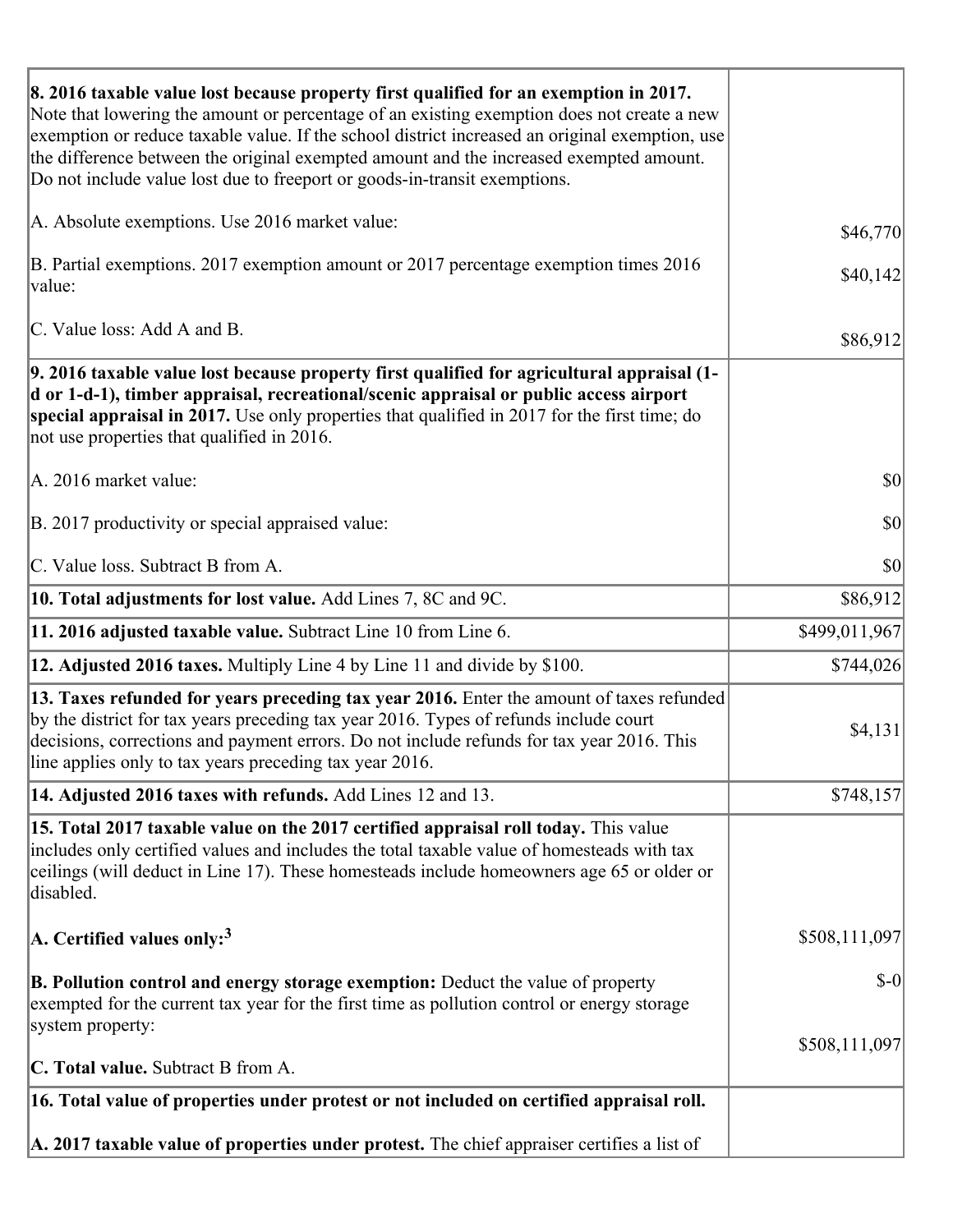| properties still under ARB protest. The list shows the appraisal district's value and the<br>taxpayer's claimed value, if any, or an estimate of the value if the taxpayer wins. For each of<br>the properties under protest, use the lowest of these values. Enter the total value.                                                                                                                                                                                                                                                                                                                                                                                                                      | $ 10\rangle$     |
|-----------------------------------------------------------------------------------------------------------------------------------------------------------------------------------------------------------------------------------------------------------------------------------------------------------------------------------------------------------------------------------------------------------------------------------------------------------------------------------------------------------------------------------------------------------------------------------------------------------------------------------------------------------------------------------------------------------|------------------|
| B. 2017 value of properties not under protest or included on certified appraisal roll.<br>The chief appraiser gives school districts a list of those taxable properties that the chief<br>appraiser knows about, but are not included in the appraisal roll certification. These<br>properties are not on the list of properties that are still under protest. On this list of<br>properties, the chief appraiser includes the market value, appraised value and exemptions for<br>the preceding year and a reasonable estimate of the market value, appraised value and<br>exemptions for the current year. Use the lower market, appraised or taxable value (as<br>appropriate). Enter the total value. | <b>\$0</b>       |
| C. Total value under protest or not certified: Add A and B.                                                                                                                                                                                                                                                                                                                                                                                                                                                                                                                                                                                                                                               | \$0              |
| 17. 2017 tax ceilings and Chapter 313 limitations.<br>A. Enter 2017 total taxable value of homesteads with tax ceilings. These include the<br>homesteads of homeowners age 65 or older or disabled. <sup>4</sup>                                                                                                                                                                                                                                                                                                                                                                                                                                                                                          | \$16,670,273     |
| B. Enter 2017 total taxable value of applicable Chapter 313 limitations when<br>calculating effective M&O taxes. Enter zero when calculating effective debt service taxes.<br>(Use these numbers on the advice of your legal counsel.) <sup>5</sup>                                                                                                                                                                                                                                                                                                                                                                                                                                                       | \$0              |
| C. Add A and B.                                                                                                                                                                                                                                                                                                                                                                                                                                                                                                                                                                                                                                                                                           | \$16,670,273     |
| 18. 2017 total taxable value. Add Lines 15C and 16C. Subtract Line 17C.                                                                                                                                                                                                                                                                                                                                                                                                                                                                                                                                                                                                                                   | \$491,440,824    |
| 19. Total 2017 taxable value of properties in territory annexed after Jan. 1, 2016.<br>Include both real and personal property. Enter the 2017 value of property in territory<br>annexed by the school district.                                                                                                                                                                                                                                                                                                                                                                                                                                                                                          | \$0              |
| 20. Total 2017 taxable value of new improvements and new personal property located<br>in new improvements. New means the item was not on the appraisal roll in 2016. New<br>additions to existing improvements may be included if the appraised value can be<br>determined. New personal property in a new improvement must have been brought into the<br>school district after Jan. 1, 2016, and be located in a new improvement.                                                                                                                                                                                                                                                                        | \$4,234,300      |
| 21. Total adjustments to the 2017 taxable value. Add Lines 19 and 20.                                                                                                                                                                                                                                                                                                                                                                                                                                                                                                                                                                                                                                     | \$4,234,300      |
| 22. 2017 adjusted taxable value. Subtract Line 21 from Line 18.                                                                                                                                                                                                                                                                                                                                                                                                                                                                                                                                                                                                                                           | \$487,206,524    |
| <b>23. 2017 effective tax rate.</b> Divide Line 14 by Line 22 and multiply by \$100.                                                                                                                                                                                                                                                                                                                                                                                                                                                                                                                                                                                                                      | \$0.153560/\$100 |
| 24. 2017 effective tax rate for ISDs with Chapter 313 Limitations. Add together the<br>effective tax rates for M&O and debt service for those school districts that participate in an<br>applicable Chapter 313 limitations agreement.                                                                                                                                                                                                                                                                                                                                                                                                                                                                    | \$1.194330/\$100 |

<sup>1</sup>Tex. Tax Code Section  $26.012(14)$ 

<sup>2</sup>Tex. Tax Code Section 26.012(6)

 $3$ Tex. Tax Code Section 26.012(6)

 ${}^{4}$ Tex. Tax Code Section 26.012(6)(A)(i)

 ${}^{5}$ Tex. Tax Code Section 26.012(6)(A)(ii)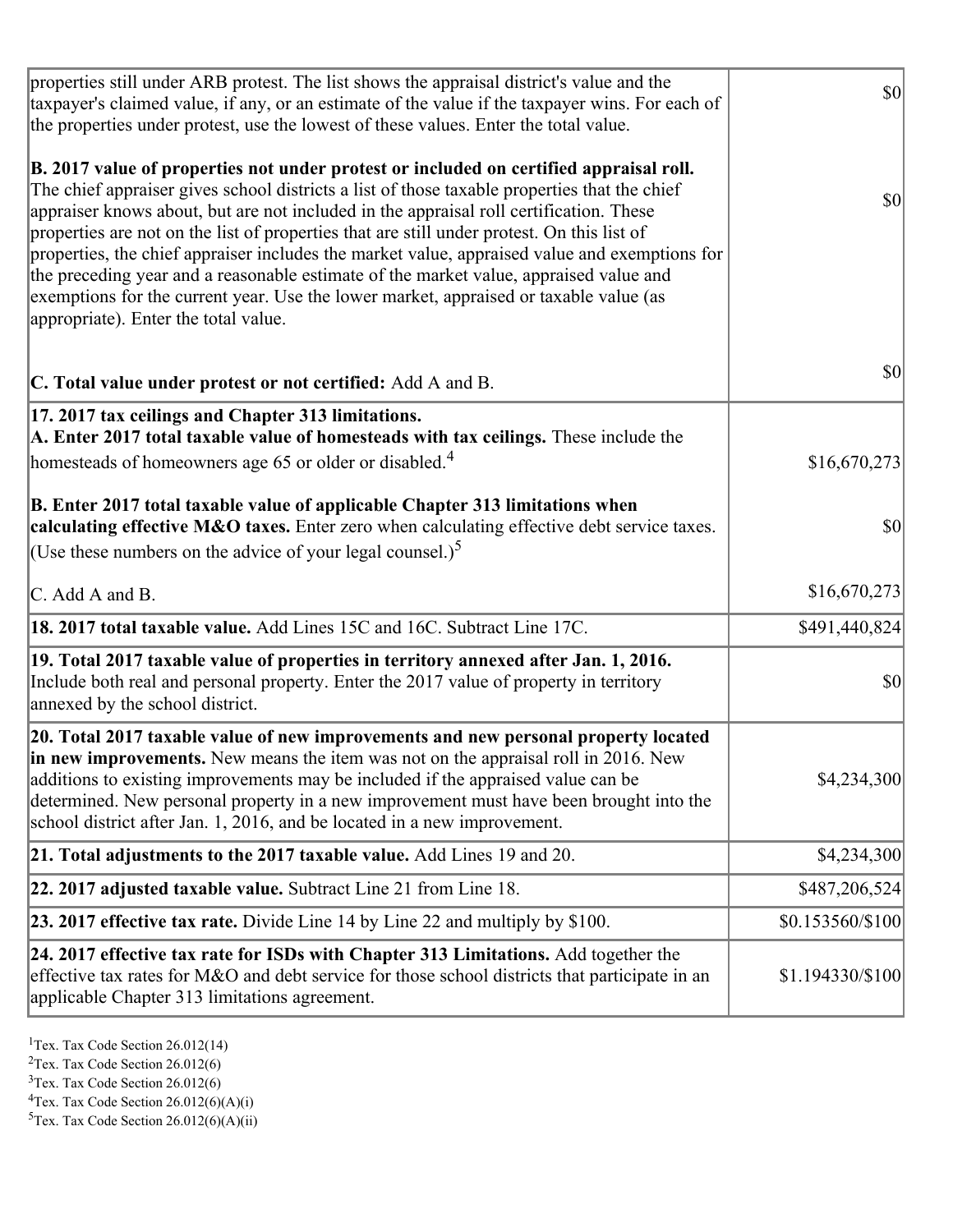## **STEP 2: Rollback Tax Rate**

Most school districts calculate a rollback tax rate that is split into two separate rates:

- 1. **Maintenance and Operations (M&O):** School districts must use the lesser amount of the following methods to calculate the M&O rate:
	- Four cents (\$0.04) PLUS current year's compression rate multiplied by \$1.50 (usually \$1) PLUS any additional cents approved by voters at a 2006 or subsequent rollback election; OR
	- Current year $i/\frac{1}{2}$ s compression rate multiplied by six cents (usually four cents) PLUS effective M&O rate which includes school formula funding calculations.<sup>6</sup>
- 2. **Debt:** The debt tax rate includes the debt service necessary to pay the school district's debt payments in the coming year. This rate accounts for principal and interest on bonds and other debt secured by property tax revenue.

In most cases the rollback tax rate exceeds the effective tax rate, but occasionally decreases in a school district's debt service will cause the effective tax rate to be higher than the rollback tax rate.

| <b>Rollback Tax Rate Activity</b>                                                                                                                                                                                                                                                                                                                                       | <b>Amount/Rate</b> |
|-------------------------------------------------------------------------------------------------------------------------------------------------------------------------------------------------------------------------------------------------------------------------------------------------------------------------------------------------------------------------|--------------------|
| 25. Maintenance and operations (M&O) tax rate. Enter \$1.50 OR the 2005 adopted<br>M&O rate if voters approved a rate higher than \$1.50.                                                                                                                                                                                                                               | \$1.500000/\$100   |
| $26.$ Multiply line 25 times $0.6667$                                                                                                                                                                                                                                                                                                                                   | \$1.0000/\$100     |
| 27. 2017 rollback M&O rate. Use the lesser of the M&O rate as calculated in Tax Code<br>Section $26.08(n)(2)(A)$ and (B).                                                                                                                                                                                                                                               | \$1.034705/\$100   |
| 28. Total 2017 debt to be paid with property tax revenue.<br>Debt means the interest and principal that will be paid on debts that:<br>$(1)$ Are paid by property taxes,<br>$(2)$ Are secured by property taxes,<br>$(3)$ Are scheduled for payment over a period longer than one year, and<br>$(4)$ Are not classified in the school district's budget as M&O expenses |                    |
| A. Debt includes contractual payments to other school districts that have incurred debt on<br>behalf of this school district, if those debts meet the four conditions above. Include only<br>amounts that will be paid from property tax revenue. Do not include appraisal district budget<br>payments. Enter debt amount:                                              | \$1,724,933        |
| B. Subtract unencumbered fund amount used to reduce total debt.                                                                                                                                                                                                                                                                                                         | $ 10\rangle$       |
| C. Subtract state aid received for paying principal and interest on debt for facilities through<br>the existing debt allotment program and/or instructional facilities allotment program.                                                                                                                                                                               | \$0                |
| D. Adjust debt: Subtract B and C from A.                                                                                                                                                                                                                                                                                                                                | \$1,724,933        |
| 29. Certified 2016 excess debt collections. Enter the amount certified by the collector.                                                                                                                                                                                                                                                                                | $ 10\rangle$       |
| 30. Adjusted 2017 debt. Subtract line 29 from line 28D.                                                                                                                                                                                                                                                                                                                 | \$1,724,933        |
| 31. Certified 2017 anticipated collection rate. Enter the rate certified by the collector. If<br>the rate is 100 percent or greater, enter 100 percent.                                                                                                                                                                                                                 | 98.00%             |
| 32. 2017 debt adjusted for collections. Divide line 30 by line 31.                                                                                                                                                                                                                                                                                                      | \$1,760,136        |
| 33. 2017 total taxable value. Enter amount on line 18.                                                                                                                                                                                                                                                                                                                  | \$491,440,824      |
| 34. 2017 debt tax rate. Divide line 32 by line 33 and multiply by \$100.                                                                                                                                                                                                                                                                                                | \$0.358158/\$100   |
| 35. 2017 rollback tax rate. Adds lines 27 and 34.                                                                                                                                                                                                                                                                                                                       | \$1.392863/\$100   |